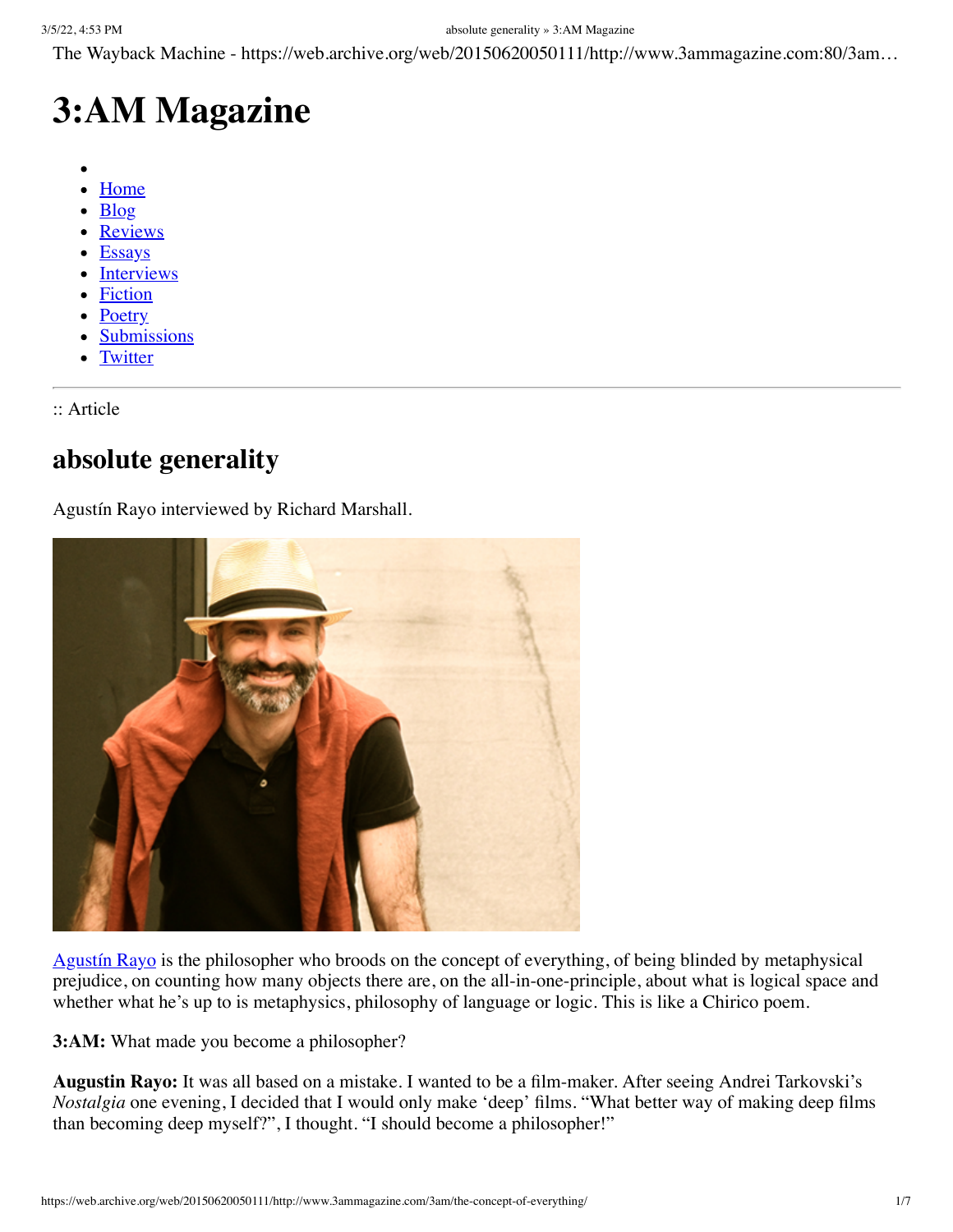### 3/5/22, 4:53 PM absolute generality » 3:AM Magazine

Alas, philosophy doesn't make one deep. (That was my mistake.) But after a while I fell in love with philosophy anyway, and kept at it.

**3:AM:** Many philosophers are interested in many things, but you are interested in everything because one of your interests is [absolute generality](https://web.archive.org/web/20150620050111/http://www.bookdepository.com/Absolute-Generality/9780199276431). You say that an absolutely general inquiry is inquiry concerning absolutely everything there is. So how are we to understand this idea of absolute generality and the philosophical issues it raises?

**AR:** I wish I was interested in everything. (If I was, my wife would be much happier…) What I'm actually interested in is the concept of everything. I want to understand whether it makes sense to make claims about absolutely everything there is.

I used to believe that the answer was 'yes'. Now I believe the answer is 'no': I think it makes no sense to make claims about absolutely everything.

("Wait! Isn't the claim that it makes no sense to make claims about absolutely everything itself a claim about absolutely everything?" Yes. And now you know why this topic is so difficult to theorize about.)

**3:AM:** You break the question of whether absolutely general inquiry is possible into two sub questions. The first is the metaphysical question: Is there an all-inclusive domain of discourse? And the second one is more pragmatic and you label it 'the availability question: Could an all-inclusive domain be available to us as a domain of inquiry? When you set off thinking about these questions, did you already have an idea of what the right answers were going to be?

**AR:** I did. I thought it was absolutely obvious that one could make claims about absolutely everything, and started working on the topic because I thought it was ludicrous that anyone could think otherwise.

Now I believe that my younger self was blinded by a metaphysical prejudice. He assumed that we have a 'metaphysical' notion of object: a notion of object that is fully independent of the linguistic resources we deploy in the course of our theorizing. What I now think is that the question of how many objects there are is inextricably linked to the linguistic resources we have available in posing the question.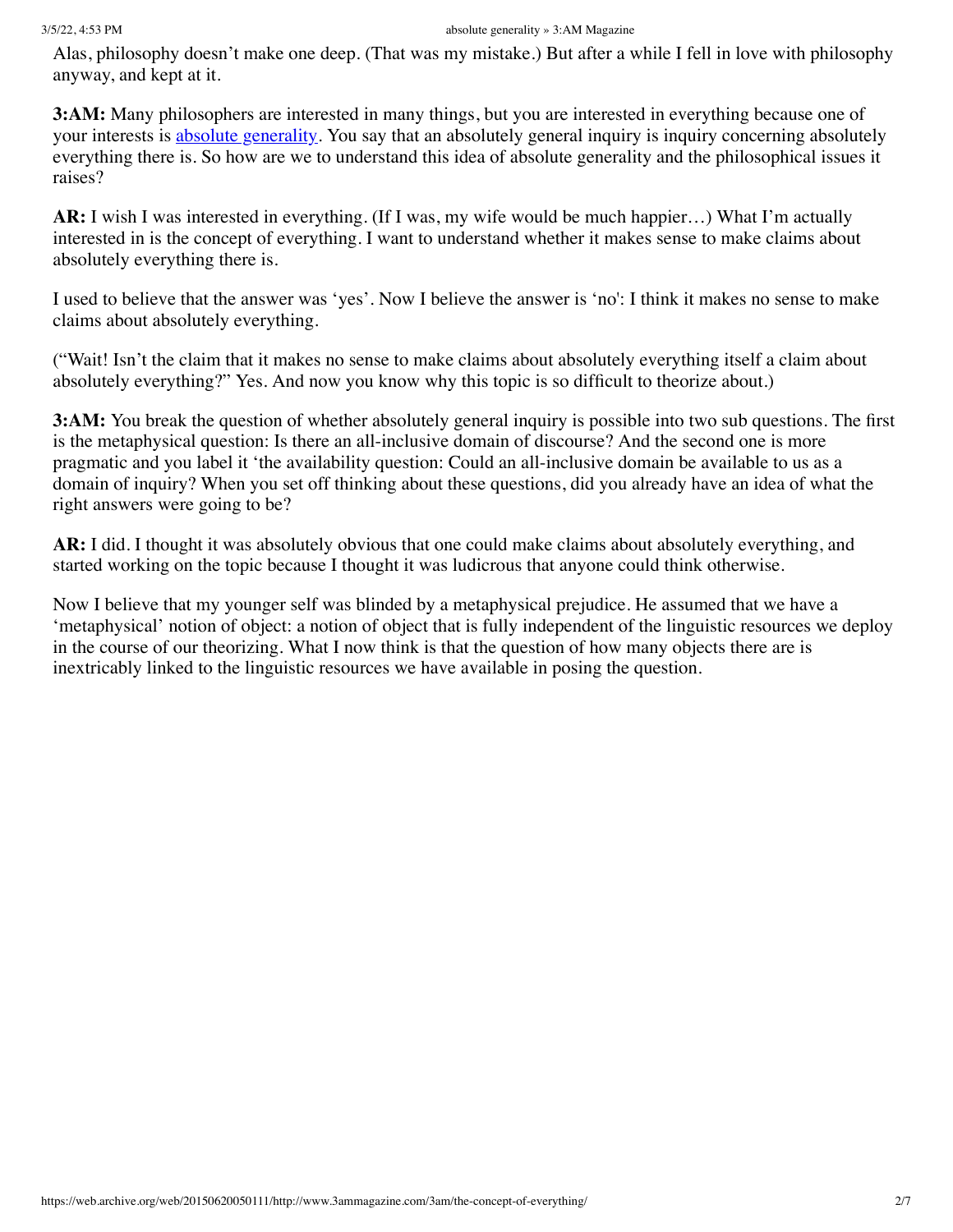

edited by **AGUSTÍN RAYO AND GABRIEL UZQUIANO** 

**3:AM:** What are the main difficulties facing a philosopher trying to get to grips with these questions?

**AR:** The metaphysical prejudice that I was just talking about has a very tenacious grip.

**3:AM:** There are powerful reasons for thinking that absolute generality is impossible. Michael Dummett was influential in this skepticism wasn't he? His argument uses a certain view of set-theoretic antinomies doesn't it. Can you say what his doubts about absolute generality were based on?

**AR:** Dummett thought that one can never talk about all sets because whenever one succeeds in identifying a definite totality of sets one can use them to identify a further set: the set of all sets in the original totality.

One way to resist Dummett's argument is by denying that any definite totallity of sets forms a set. But it seems to me that this should only seem like a good response to those who are in the grip of the metaphysical prejudice. (I was influenced by Dummett, so there are important overlaps between our views.)

**3:AM:** From these doubts are we supposed to draw metaphysical conclusions or are we restricting ourselves to linguistic conclusions?

**AR:** I think that the question of how many objects there are is inextricably linked to the linguistic resources we have available in posing the question. So I think that metaphysical issues are hard to separate from linguistic issues.

**3:AM:** The All-In-One Principle seems a familiar problem for any claim of an absolutely general discourse. It seems a variation on Russell's paradox. Can you say what the issue is that it shows?

**AR:** The All-in-One Principle, as I understand it, is the claim that whenever there are some things, there is also a set with those things as members.

As you point out, one can use a version of Russell's Paradox to derive an inconsistency from the All-in-One Principle. (Consider the things that are not members of themselves. By the All-in-One-Principle, there is a set of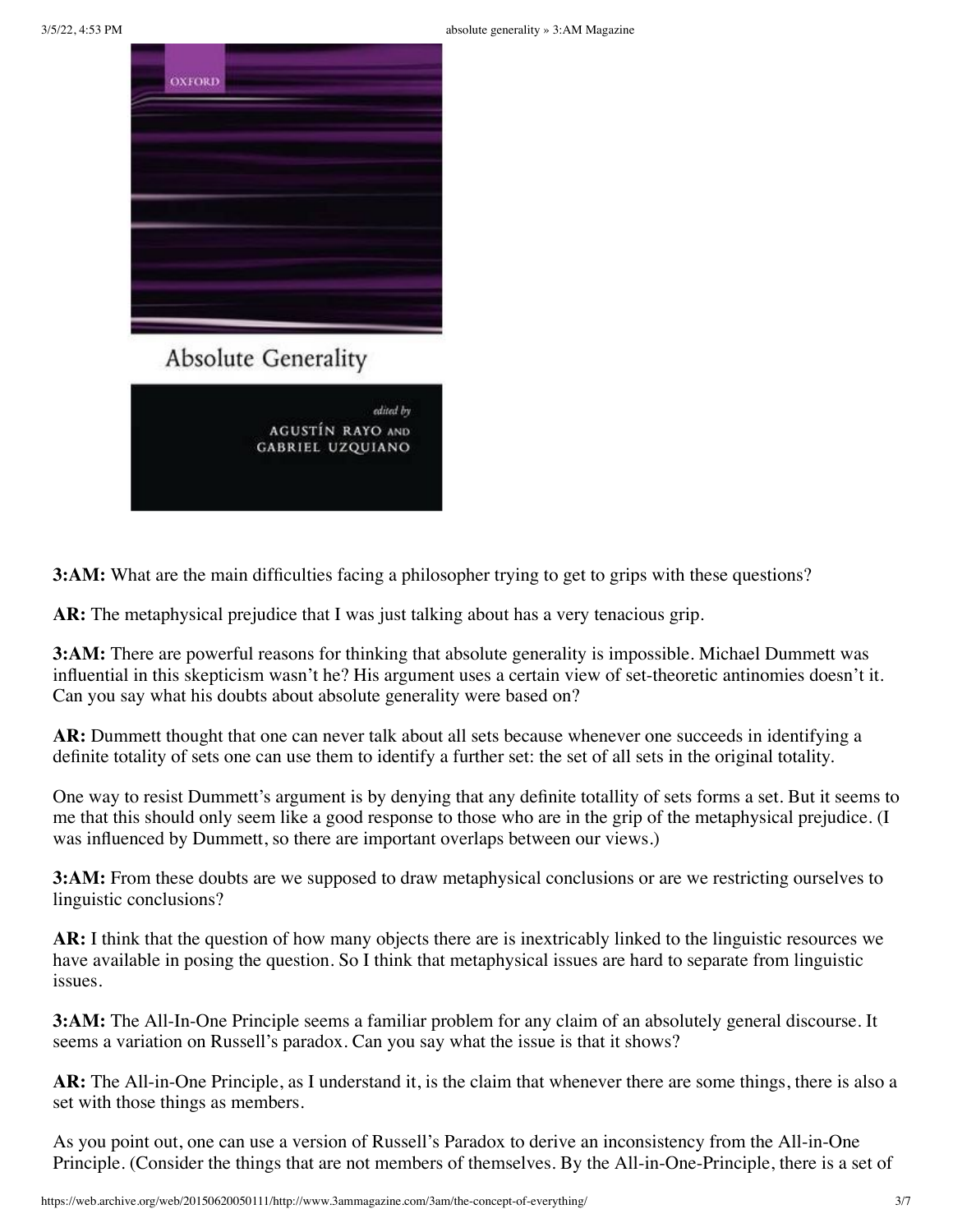such things. Such a set is a member of itself if and only if it isn't. Contradiction!)

There is, however, a catch: the proof is only valid on the assumption that the quantifiers in the All-in-One Principle range over absolutely everything. For if they don't, it is hard to resist an argument such as the following. "Suppose you have some things, the Fs. Then it is certainly true that there is a set of Fs. You think not? Keep in mind that in claiming that the set exists I moved to a more inclusive domain of discourse than the one I started with."

**3:AM:** So what is the absolutist to do to offset these and other skeptical doubts? Is there a convergent view forming around this, or is the issue still very much alive?

**AR:** Absolutists tend to agree that the All-in-One Principle needs to be given up.



**3:AM:** Your latest book asks two great questions: What is logical space and in what sense is it constructed? So, starting with the first, you answer by developing a notion of truth and our search for distinctions amongst ways for the world to be. Can you explain what you say [logical space](https://web.archive.org/web/20150620050111/http://www.bookdepository.com/Construction-Logical-Space-Agustin-Rayo/9780199662623) is and perhaps gve an example to illustrate your idea.

**AR:** Our conception of logical space is the set of distinctions we use to navigate the world.

Since I recognize a distinction between its raining and its not raining, that distinction is part of my conception of logical space.

**3:AM:** 'Just is' statements are important in this aren't they? Can you say what you're getting at with this notion? And what are the costs and benefits of 'just-is' statements?

**AR:** I think that for the number of the dinosaurs to be zero just is for there to be no dinosaurs. (In other words, I think there is no difference between the fact that the number of dinosaurs is zero and the fact that there are no dinosaurs.)

Because of this, my conception of logical space makes no room for a scenario in which: (a) there are no dinosaurs, but (b) it fails to be true that the number of dinosaurs is zero.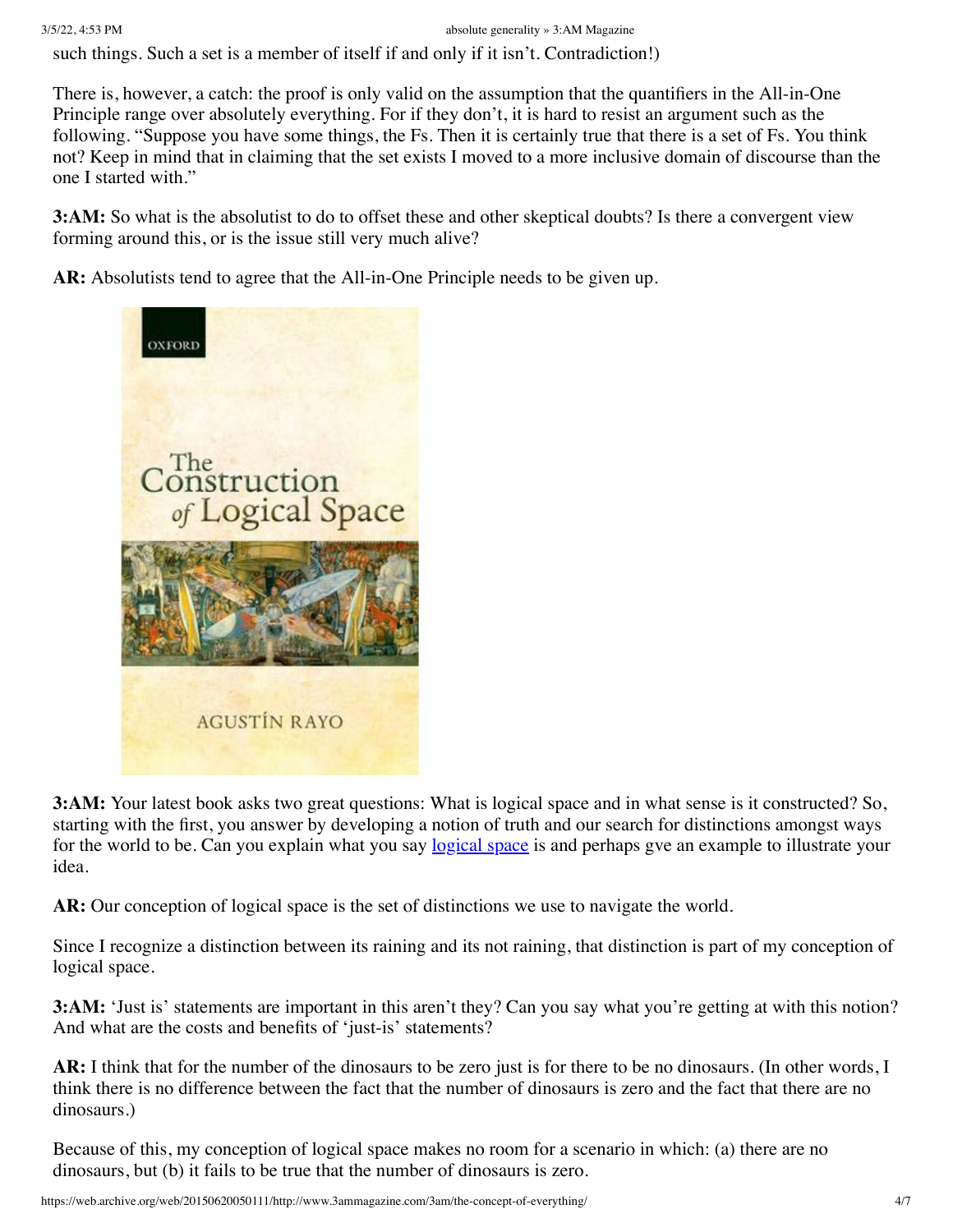Such a conception of logical space comes with advantages and disadvantages. The advantage is that it puts one in a position to dismiss a question that has long caused trouble to philosophers:

I can see that there are no dinosaurs, but I don't see how one could come to know that a certain \*additional\* fact obtains: the fact that the number of the dinosaurs is zero. What if there are no numbers?

For it follows from my conception of logical space that there is no such thing as the supposed additional fact. The fact that there are no dinosaurs is \*already\* the fact that the number of the dinosaurs is zero.

The disadvantage is that I am not in a position to work with scenarios in which there are no dinosaurs but it fails to be the case that the number of dinosaurs is zero. That's a weird scenario, though, and I don't think it's much of a cost to give it up.

**3:AM:** Is what you're doing logic, philosophy of language or metaphysics? Or something else?

**AR:** It's a mix of all three. I don't think one can cleanly separate questions in logic and language from questions in metaphysics. (In a way, that's the whole point of my book.)

**3:AM:** And for the curious readers here at 3:AM Magazine, what five books other than your own would you recommend so that we delve further into your weird and wonderful philosophical world?

**AR:** The three philosophy books I most wish I had written are: Carnap's *[Logical Structure of the World](https://web.archive.org/web/20150620050111/http://www.bookdepository.com/Logical-Structure-World-Pseudoproblems-Philosophy-Rudolf-Carnap/9780812695236)*, Wittgenstein's *[Philosophical Investigations](https://web.archive.org/web/20150620050111/http://www.bookdepository.com/search?searchTerm=Philosophical+Investigations&search=Find+book)*, and Quine's *[Word and Object](https://web.archive.org/web/20150620050111/http://www.bookdepository.com/Word-Object-Willard-Van-Orman-Quine/9780262518314)*.

None of them is a walk in the park, though. My two favorite philosophy books that don't presuppose a specialized reader are *[Logicomix](https://web.archive.org/web/20150620050111/http://www.bookdepository.com/Logicomix-Apostolos-Doxiadis/9780747597209)* and Chalmers's *[The Conscious Mind](https://web.archive.org/web/20150620050111/http://www.bookdepository.com/Conscious-Mind-David-John-Chalmers/9780195117899)*.



**ABOUT THE INTERVIEWER [Richard Marshall](https://web.archive.org/web/20150620050111/http://www.3ammagazine.com/3am/?s=%22richard+marshall%22)** is still biding his time.

First published in 3:AM Magazine: Friday, April 18th, 2014.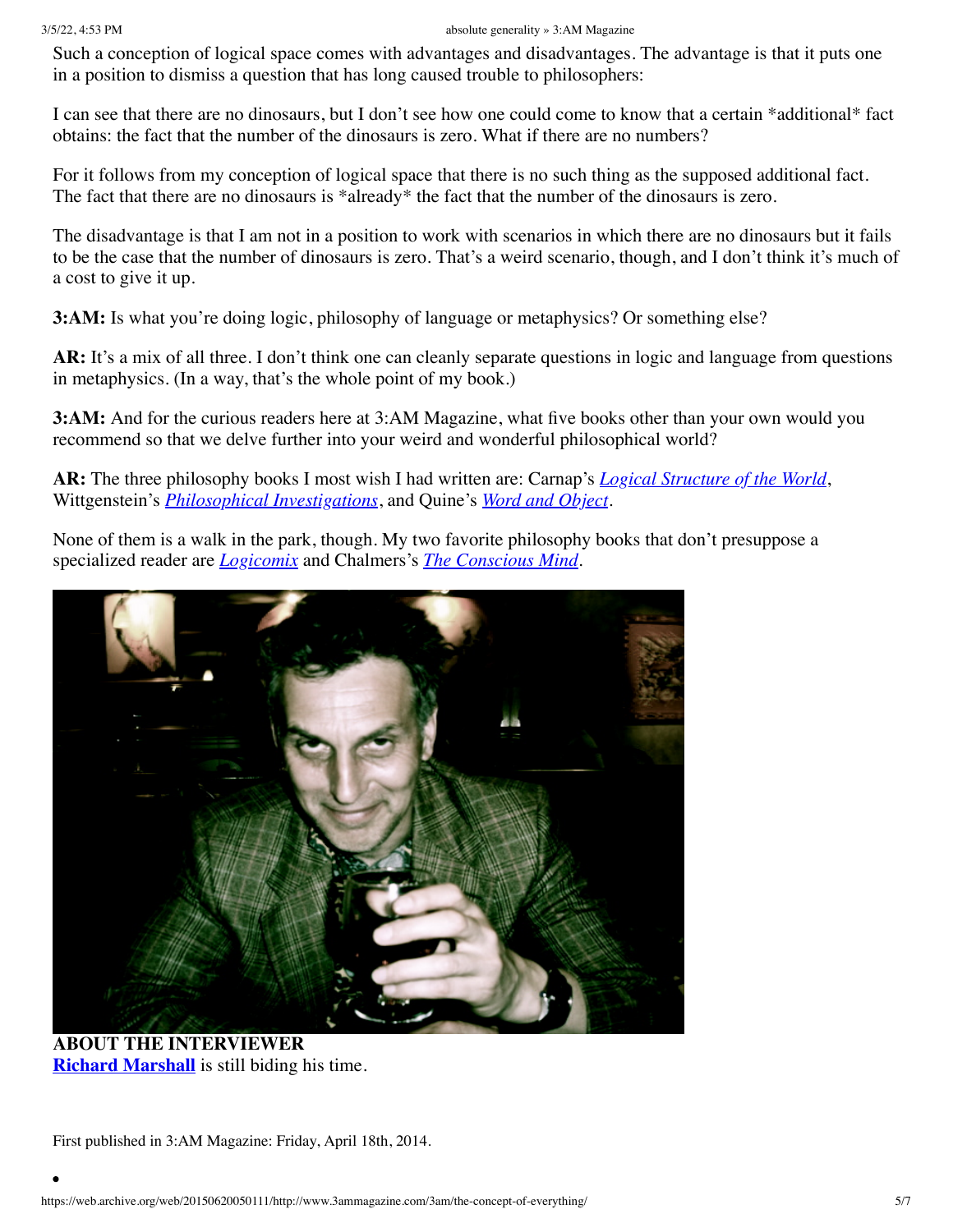$3:AM$ **MAGAZINE** 

## **[Most Recent](https://web.archive.org/web/20150620050111/http://www.3ammagazine.com/3am/)**

- [Interviews](https://web.archive.org/web/20150620050111/http://www.3ammagazine.com/3am/index/interviews/) » [The End Times](https://web.archive.org/web/20150620050111/http://www.3ammagazine.com/3am/index/interviews/the-end-times/) [» Between Saying and Doing](https://web.archive.org/web/20150620050111/http://www.3ammagazine.com/3am/between-saying-and-doing/)
- [Fiction](https://web.archive.org/web/20150620050111/http://www.3ammagazine.com/3am/index/fiction/) [» Are you a Doctor, Sir?](https://web.archive.org/web/20150620050111/http://www.3ammagazine.com/3am/are-you-a-doctor-sir/)
- [Fiction](https://web.archive.org/web/20150620050111/http://www.3ammagazine.com/3am/index/fiction/) [» The Cloning Passion, A Sort of Footnote](https://web.archive.org/web/20150620050111/http://www.3ammagazine.com/3am/the-cloning-passion-a-sort-of-footnote/)
- [Essays](https://web.archive.org/web/20150620050111/http://www.3ammagazine.com/3am/index/nonfiction/) [» On Blood Writing](https://web.archive.org/web/20150620050111/http://www.3ammagazine.com/3am/on-blood-writing/)
- [Reviews](https://web.archive.org/web/20150620050111/http://www.3ammagazine.com/3am/index/criticism/) [» The Scandal of Reality: A Response to On Wing by Róbert Gál](https://web.archive.org/web/20150620050111/http://www.3ammagazine.com/3am/the-scandal-of-reality/)
- [Interviews](https://web.archive.org/web/20150620050111/http://www.3ammagazine.com/3am/index/interviews/) » [The End Times](https://web.archive.org/web/20150620050111/http://www.3ammagazine.com/3am/index/interviews/the-end-times/) [» On German Materialism](https://web.archive.org/web/20150620050111/http://www.3ammagazine.com/3am/on-german-materialism/)
- [Essays](https://web.archive.org/web/20150620050111/http://www.3ammagazine.com/3am/index/nonfiction/) [» The Rise and Fall of Fantasy](https://web.archive.org/web/20150620050111/http://www.3ammagazine.com/3am/the-rise-and-fall-of-fantasy/)
- [Essays](https://web.archive.org/web/20150620050111/http://www.3ammagazine.com/3am/index/nonfiction/) [» Three Visions of Zosimus](https://web.archive.org/web/20150620050111/http://www.3ammagazine.com/3am/three-visions-of-zosimus/)
- [Interviews](https://web.archive.org/web/20150620050111/http://www.3ammagazine.com/3am/index/interviews/) » [The End Times](https://web.archive.org/web/20150620050111/http://www.3ammagazine.com/3am/index/interviews/the-end-times/) » Thinking About Mindreading, Mirroring and Embedded Cognition et al...
- $\bullet$  [Fiction](https://web.archive.org/web/20150620050111/http://www.3ammagazine.com/3am/index/fiction/) [» Doctor on the Hill](https://web.archive.org/web/20150620050111/http://www.3ammagazine.com/3am/doctor-on-the-hill/)

### **Buzzwords**

- [The Sex-Appeal of the Inorganic](https://web.archive.org/web/20150620050111/http://www.3ammagazine.com/3am/the-sex-appeal-of-the-inorganic/)
- [The Missing Links](https://web.archive.org/web/20150620050111/http://www.3ammagazine.com/3am/the-missing-links-311/)
- [An Evening with University of Greenwich writer in residence Paul Ewen, and special guests](https://web.archive.org/web/20150620050111/http://www.3ammagazine.com/3am/an-evening-with-university-of-greenwich-writer-in-residence-paul-ewen-and-special-guests/)
- [Whatever it is, we're against it.](https://web.archive.org/web/20150620050111/http://www.3ammagazine.com/3am/whatever-it-is-were-against-it-3/)